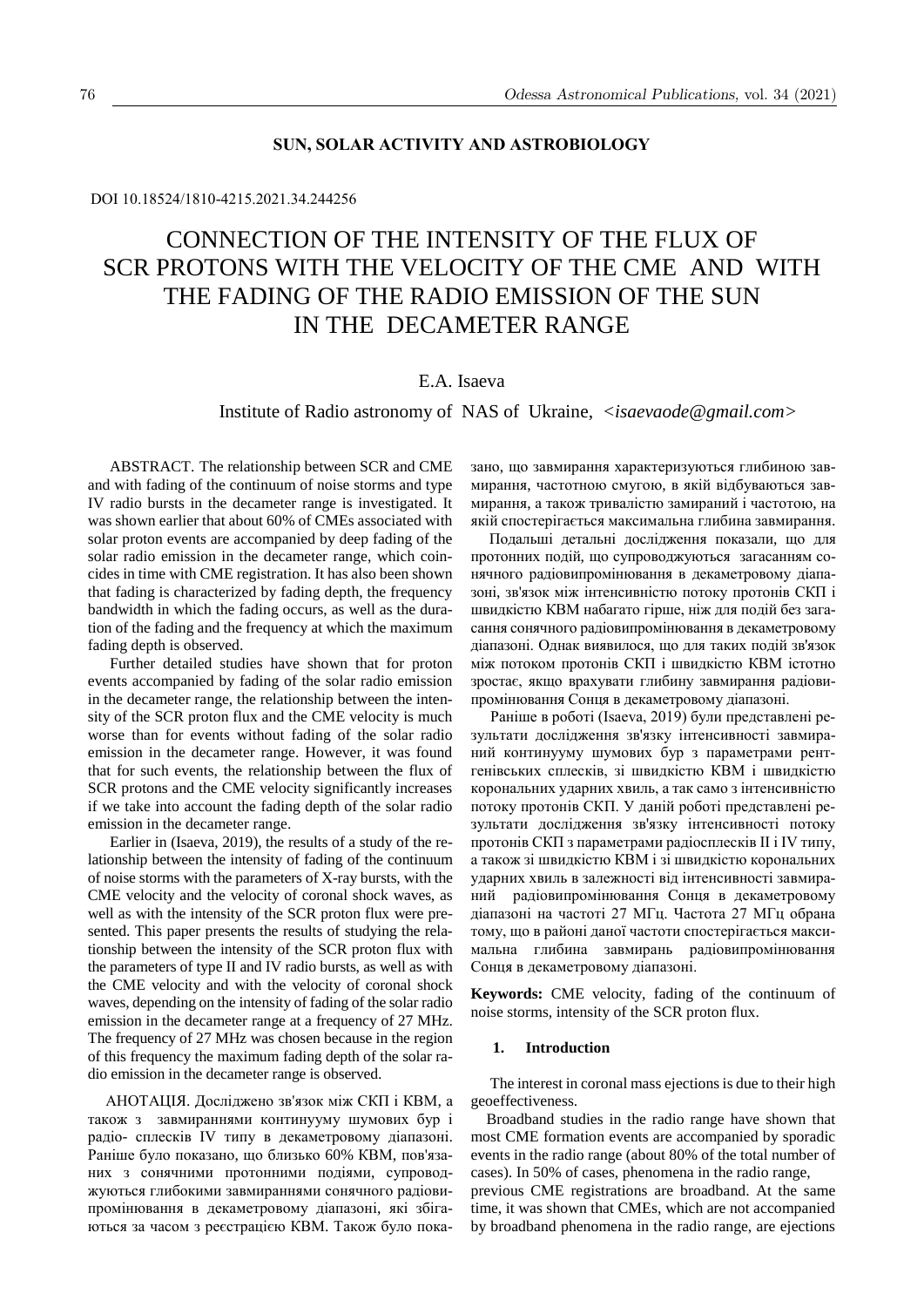with a small angular width <40° and an average ejection velocity of no more than 700 km/s.

 The generalization of observational data in the radio range indicates that at the stage of CME formation in the meter-decameter ranges, an increase in the continuum of noise storms with characteristic quasiperiodic oscillations is observed up to the complete fading of noise storms before the CME emerges (Durasova et al., 1999; 2002). In the centimeter-decimeter ranges at the stage of CME formation, an increase in the intensity of microwave radiation is observed, as well as powerful bursts of the GRF type with characteristic time fluctuations in the flux intensity with periods > 20 minutes, and immediately before the CME exit, within 10-15 minutes, there are short-period fluctuations in flux intensity with periods ranging from 6- 22 seconds (Grechnev, 2003; Fridman & Sheiner, 2008).

 It should also be noted that there is a strong connection between CMEs and broadband type IV continuum radio bursts. It is shown in (Isaeva  $&$  Tsap, 2017) that there is a strong relationship between the CME velocity and the integral flux of microwave bursts  $(\mu$  - bursts) for proton events. Moreover, the relationship between the CME velocity and the integral flux of type IV continuum bursts largely depends on the frequency of the continual radio burst. With a decrease in the frequency of radio emission of continual bursts, the relationship between the CME velocity and the integral flux of continuous bursts sharply decreases and already in the meter-decameter wavelength ranges is practically absent.

#### **2. Initial data and research results**

 The sample under study contains 112 solar proton events (SPEs) for the period from 24-11-2000 to 23-07-2016 years, accompanied by coronal mass ejections (CMEs). Out of 112 CME events, 67 ( $\approx$  60%) were accompanied by the fading of the continuum of noise storms and type IV continuum bursts in the decameter range at frequencies of 25- 30 MHz.

 For the analysis, we used the original recordings of dynamic spectra in the 25-180 MHz range from the Solar Radio Spectrograph (SRS) (http://www.ngdc.noaa. gov/stp/space-weather/solar-data/solar-features/solar-radio /rstn-spectral/), original data of solar radio emission at 8 fixed frequencies 2[45, 410, 610, 1415, 2695, 4995, 8800](https://www.ngdc.noaa.gov/stp/space-weather/solar-data/solar-features/solar-radio/rstn-1-second/)  [and 15400 MHz according to data from the RSTN radio](https://www.ngdc.noaa.gov/stp/space-weather/solar-data/solar-features/solar-radio/rstn-1-second/)  [telescop](https://www.ngdc.noaa.gov/stp/space-weather/solar-data/solar-features/solar-radio/rstn-1-second/)e (https://www.ngdc.noaa.gov/stp/space[weather/solar-data/solar-features/solar-radio/rstn-1](https://cdaw.gsfc.nasa.gov/CME_list/UNIVERSAL/text_ver/univ_all.txt) [second/\), data](https://cdaw.gsfc.nasa.gov/CME_list/UNIVERSAL/text_ver/univ_all.txt) on coronal mass ejections (CMEs) (https://cdaw.gsfc.nasa.gov/CME\_list/UNIVERSAL/text\_ ver/univ\_all.txt), list of proton events (ftp://ftp.swpc. noaa. gov/pub/indices/SPE.txt), original records of X-ray radiation from the Sun in the range of 1-8 Å and proton flux intensity  $I_p$  with energy  $E_p > 1$ -100 MeV according to data from GOES (https://satdat.ngdc.noaa. gov/sem/goes /data/new\_avg/).

 A comparative analysis showed that the fading of noise storms is characterized by the frequency bandwidth *∆f*, the maximum intensity (depth) *Fmax*, the duration *d* and the frequency  $f_{max}$  at which the maximum fading depth is observed. For most events, the fading of noise storms is observed in a narrow frequency band *∆f* from 125 kHz to 2 MHz. However, for some events, fading can be observed in



180

units 120

re.

Flux

60

 $40$ 

60

50

40  $40$ 30 06:00 19:00 20:00 21:00 22 04:00 05:00 Time, UT  $\boldsymbol{h}$  $\overline{a}$ 

Figure 1: An example of fading of the continuum of noise storms and continuum bursts associated with CME.

the 40-60 MHz band, for example, as for the 04-11-2003 event, see fig. 1. In fig. 1 shows examples of the attenuation of the continuum of noise storms and type IV continuum bursts at fixed frequencies, taken from the original records of dynamic spectra with the Solar Radio Spectro-graph. The fading effect of noise storms is shown with black arrows. Above the figures, the date, registration time and speed of the CME are indicated.

 For most events, the maximum intensity (depth) of fading  $F_{max}$  is observed in the frequency region  $f_{max} \approx 27$  MHz.

 The purpose of this work was to investigate the relationship between the intensity of the SCR proton flux with the CME velocity, with the velocity of coronal shock waves, as well as with different parameters of type II and IV radio bursts on the fading intensity. Comparative analysis showed that fading has the strongest effect on the relationship between the SCR proton flux and the CME velocity, as well as with the parameters of type II radio bursts. At the same time, the influence of fading on the relationship between the flux of SCR protons and the parameters of microwave bursts turned out to be insignificant.

#### **3. Relationship between the intensity of the SCR proton flux** *I<sup>p</sup>* **and the CME velocity** *VCME* **taking into account the fading depth**

 In fig. 2 shows the relationship between the proton flux intensity and CME velocity without taking into account fading (fig. 2 a)) and taking into account fading (fig. 2 b)), where *N* is the number of events, *r* is the correlation coefficient between the parameters under study,  $k = F_z/F_{sun}$  - coefficient characterizing the intensity of fading, which is equal to the ratio of the intensity of the fading depth  $F<sub>z</sub>$  to the intensity of the solar flux before fading *Fsun*, see fig. 3. In fig. 2 b) it can be seen that if we take into account coefficient *k*, then the variance between  $I_p$  and the product  $V_{CME}$ *∙ k* decreases significantly, and the correlation coefficient *r* increases from 0.66 to 0.82.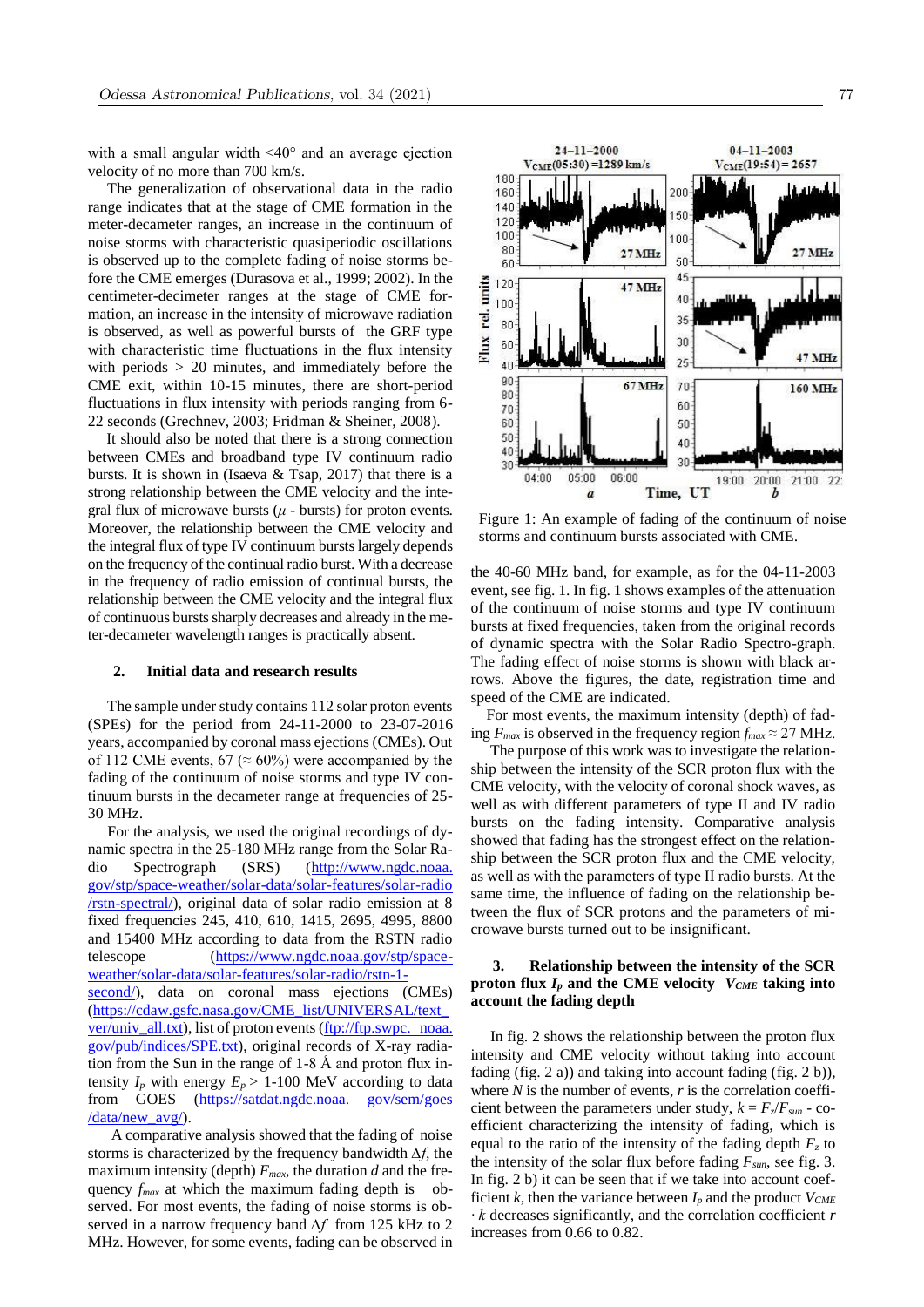

Figure 2: Relationship of the intensity of the proton flu SCR  $I_p$  with CME velocity  $V_{CME}$  without fading (a) taking into account fading (b).



Figure 3: Scheme for processing noise storm continuum fading.

#### **4. Relationship between the intensity of the pro**ton flux  $I_p$  and the parameters of type II radio bursts, **taking into account the depth of fading**

 Detailed studies have shown that the relationship between the intensity of the SCR proton flux  $I_p$  with the parameters of type II radio bursts increases significantly if the fading depth is taken into account. To study the relationship between the proton flux  $I_p$  and the parameters of type II radio bursts, three parameters were chosen: the coefficient  $a_j$  in the linear regression model (1) to approximate the harmonics of type II bursts, the minimum relative distance between the harmonics of a type II burst  $b_{min}(2)$  and the value of the frequency *fmin,1* at the fundamental harmonic (at the first) at the time *tmin* of the minimum relative distance between the harmonics.

$$
\log_{10} f_{i,j} = a_j \cdot \sqrt{t_i} + d_j \qquad (1)
$$

$$
b_{min} = \frac{(f_{i,2} - f_{i,1})}{f_{i,1}} \qquad (2)
$$

In formula  $(1) f_{i,j}$  is the frequency value at a given time moment  $t_i$ , *i* is the number of the sample, *j* is the number of the harmonic, *a<sup>j</sup>* and *d<sup>j</sup>* are the linear regression coefficients. In formula (2)  $f_{i,l}$  and  $f_{i,2}$  are the frequency values at the first and second harmonics at a given time *ti*.



Figure 4: Relationship of the proton flux intensity  $I_p$  with  $a_j$  without taking into account fading (a) and taking into account fading (b).

Figure 4 shows the relationship between the proton flux  $I_p$  and the coefficient  $a_j$  in model (1), which characterizes the decrease in the frequency drift velocity over time *ti*. In fig. 4 a) shows the relationship between  $I_p$  and  $a_j$  without taking into account the fading depth, and fig 4 b) taking into account the fading depth. Comparative analysis showed that the strongest relationship between  $I_p$  and  $a_j$  is observed if the fading depth  $f a d = F_z$  is taken into account, and not the coefficient  $k = F_{z}/F_{sun}$ . In fig. 4 that if the fading depth is taken into account, then the correlation coefficient  $r$  between  $I_p$  and  $a_j$  increases from 0.44 to 0.65.

 Earlier in (Isaeva, 2019; Tsap, Isaeva, Kopylova, 2020), it was shown that the relative distance between the harmonics of type II bursts decreases monotonically over time to a minimum value, and then monotonically increases. Moreover, in (Isaeva, 2019; 2020) it was shown that there is a fairly strong relationship between the intensity of the proton flux  $I_p$  with the frequency  $f_{min,1}$  at the moment of the minimum relative distance  $b_{min}$ , while the relationship between  $I_p$  and  $b_{min}$  turned out to be significantly weaker than with  $f_{min,1}$ . It was shown that the correlation coefficient *r* between  $I_p$  and  $b_{min}$  does not exceed 0.63, while the correlation coefficient *r* between  $I_p$  and the frequency  $f_{min,1}$  was  $\approx$  0.70–0.79 for different samples of proton events.

 It was already noted above that for events accompanied by fading of the solar radio emission in the decameter range, there is a poor correlation between the proton flux and the parameters of type II radio bursts.

 In this regard, the relationship between the proton flux intensity  $I_p$  with the minimum relative distance  $b_{min}$  and with the frequency  $f_{min,1}$  at the first harmonic was investigated, taking into account the fading depth. A comparative analysis has shown, if the fading depth is taken into account, then the relationship between the proton flux  $I_p$  with *bmin* and with the frequency *fmin,1* sharply increases (see fig. 5 and 6). However, the effect of fading on the relationship between  $I_p$  and  $b_{min}$  and frequency  $f_{min,I}$  is different. In the first case, the maximum correlation is observed if we consider the relationship between  $I_p$  and the multiplication  $b_{min}$ *∙ fad*, and in the second case, if we consider the relationship between  $I_p$  and the ratio  $f_{min,1}/f$ *ad*.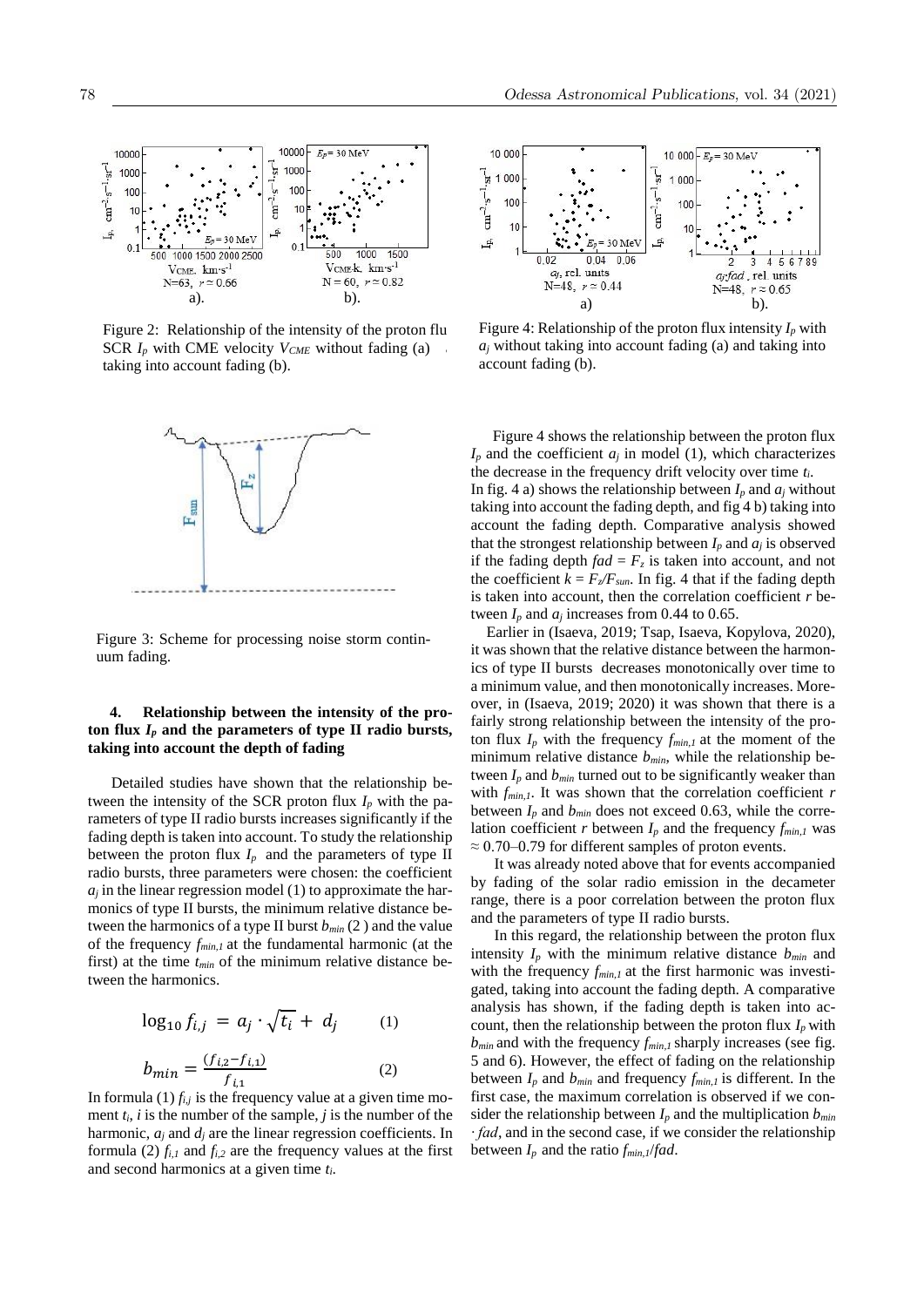

Figure 5: Relationship of the proton flux intensity  $I_p$  with *bmin* without taking into account fading (a) and taking into account fading (b).



Figure 6: Relationship of the proton flux intensity *I<sup>p</sup>* with *fmin,1* without taking into account fading (a) and taking into account fading (b).



Figure 7: Relationship between the intensity of the SCR proton flux *I<sup>p</sup>* with the velocity of shock waves *Vshock* without taking into account fading (a) and taking into account fading (b).

#### **5. Relationship between the intensity of the SCR proton flux** *I<sup>p</sup>* **and the shock wave velocity** *Vshock*

 For the analysis, [we used tabular data on the velocity of](https://www.ngdc.noaa.gov/stp/space-weather/solar-data/solar-features/solar-radio%20/radio-bursts%20/reports%20/spectral-listings/%20Type_II%20/Type_II_1994-2009)  shock waves *Vshock* [\(https://www.ngdc.noaa.gov/stp/space](https://www.ngdc.noaa.gov/stp/space-weather/solar-data/solar-features/solar-radio%20/radio-bursts%20/reports%20/spectral-listings/%20Type_II%20/Type_II_1994-2009)[weather/solar-data/solar-features/solar-radio /radio-burst](https://www.ngdc.noaa.gov/stp/space-weather/solar-data/solar-features/solar-radio%20/radio-bursts%20/reports%20/spectral-listings/%20Type_II%20/Type_II_1994-2009)s /reports /spectral-listings/ Type\_II /Type\_II\_1994-2009). Due to the fact that the estimated tabular values of the shock wave velocity are not available for all proton events, therefore, the sample under study contains only 39 proton events. Detailed studies have shown that the relationship between the proton flux  $I_p$  and the velocity of shock waves  $V_{shock}$  is low (see fig. 7 a)) and the correlation coefficient *r* between the parameters under study does not exceed 0.50.



Figure 8: Relationship of the proton flux intensity  $I_p$  with the maximum value of  $\mu$ -bursts  $F_m$  without taking into account fading (a) and taking into account fading (b).



Figure 9: Relationship of the proton flux intensity *I<sup>p</sup>* with the time-integrated flux density of  $\mu$ -bursts  $\int F_{\mu} dt$ without taking into account fading (a) and taking into account fading (b).

However, if we consider the relationship between  $I_p$  and the velocity of shock waves *Vshock*, taking into account the intensity of fading, then the link between  $I_p$  and the velocity of shock waves *Vshock* increases significantly (see fig. 7 b)).

#### **6. Relationship between the intensity of the SCR proton flux** *I<sup>p</sup>* **and the parameters of microwave bursts, taking into account the depth of fading.**

 The sample under study contained 51 proton events accompanied by type IV microwave radio bursts (*µ*-bursts) at a frequency of 8800 MHz, as well as fading of the continuum of noise storms in the decameter range at a frequency of 27 MHz.

Relationship the intensity of the proton flux  $I_p$  with the maximum value of  $F_m$  and with time-integrated flux density *∫Fµdt* during the duration of *µ*-bursts at a frequency of 8800 MHz was investigated.

 Comparative analysis showed that fading of the solar radio flux in the decameter range practically does not affect the relationship between the intensity of the proton flux  $I_p$ and the parameters of  $\mu$ -bursts  $F_m$  and  $\int F_{\mu} dt$  (see fig. 8 and 9). As seen in fig. 8 and fig. 9, the correlation coefficient *r*  between the intensity of the proton flux  $I_p$  and the parameters of microwave bursts at a frequency of 8800 MHz, after taking into account the fading intensity of the continuum of noise storms, increased by only 2-3%.